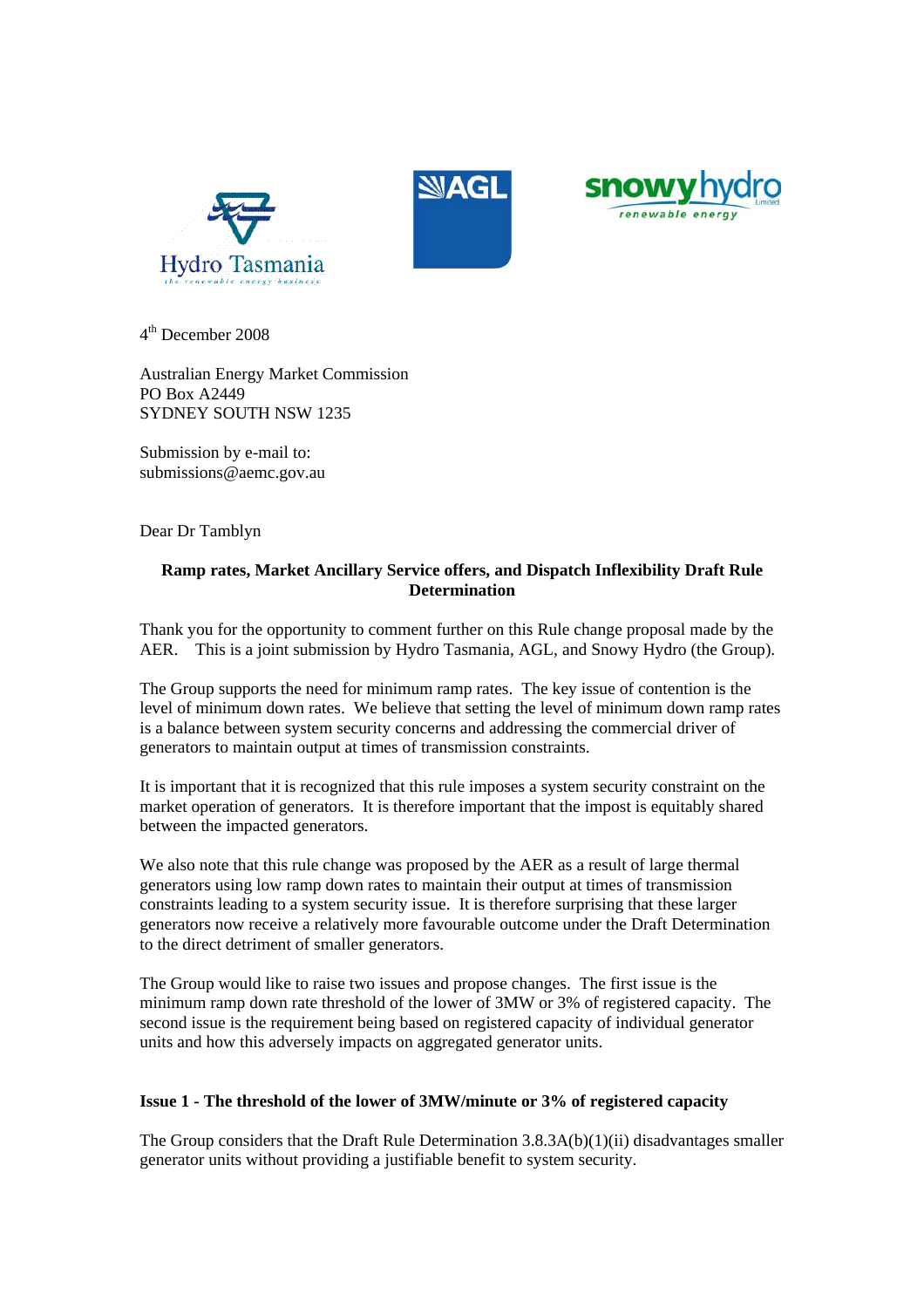The Group believes that this is inequitable and also inefficient as larger generator units are generally more efficient at ramping. Hence this places a disproportionally higher obligation on smaller generators to provide more of the ramp down capability. Such an outcome would increase the wear and tear of these plants to the long term detriment of system security and reliability. In the long term consumers are disadvantaged under the Draft Determination position.

The Group made a presentation to the AEMC illustrating the disproportional ramp down obligations depending on generator size. We request that the Commission consider our presentation to the AEMC on the 19 November 2008 as an integral part of this submission.

In the presentation we provided a simple example which is worth repeating here:

Two competitors behind a binding constraint. Competitor A has 1 generator unit of 600MW, Competitor B has 10 times 60MW units total of 600MW (Both the same overall capacity)

Ramp down obligations: Competitor  $A = 3MW/minute$ Competitor B  $(3%) = 2MW/minute$ 

Resultant reduction in dispatch (for the next 5 minute dispatch interval): Competitor  $A = 3MW * 5$  minutes = -15 MW Competitor  $B = 10$  units  $* 2MW * 5$  minutes = -100MW Difference in dispatch = **85** MW

If the Spot price was \$10,000 for the dispatch period, Competitor B is disadvantaged by over \$70,000 per dispatch interval.

The simplified example highlights the inequity in the draft determination position of the lower of 3MW or 3% of registered capacity.

To resolve this issue the Group recommends the threshold be changed to the lower of 3MW/minute or **0.5%** for both individual and aggregated generator units.

## **Issue 2 – the threshold is based on registered capacity and how this adversely impacts aggregate generator units**

The Draft Rule does not consider the legitimate efficiency reasons for using aggregate generator units.

Aggregated generator units are an efficient mechanism to allocate generation to multiple generator units that share a common fuel resource. NEMMCO have had no operational or market related issues with the use of aggregated generator units.

As highlighted in the Group's presentation to the AEMC, the generation from individual generators in the aggregate group is dynamic and depends on optimisation of all the individual units in the aggregate group. For any given dispatch target for the aggregate generator unit, all individual generator units in the group may be providing 0 to 100% of it's individual unit capacity to meet the overall target dispatch for the aggregate group.

To illustrate our concern, we use the following example.

The Murray aggregate generator has 14 units for a total aggregated capacity of 1500MW.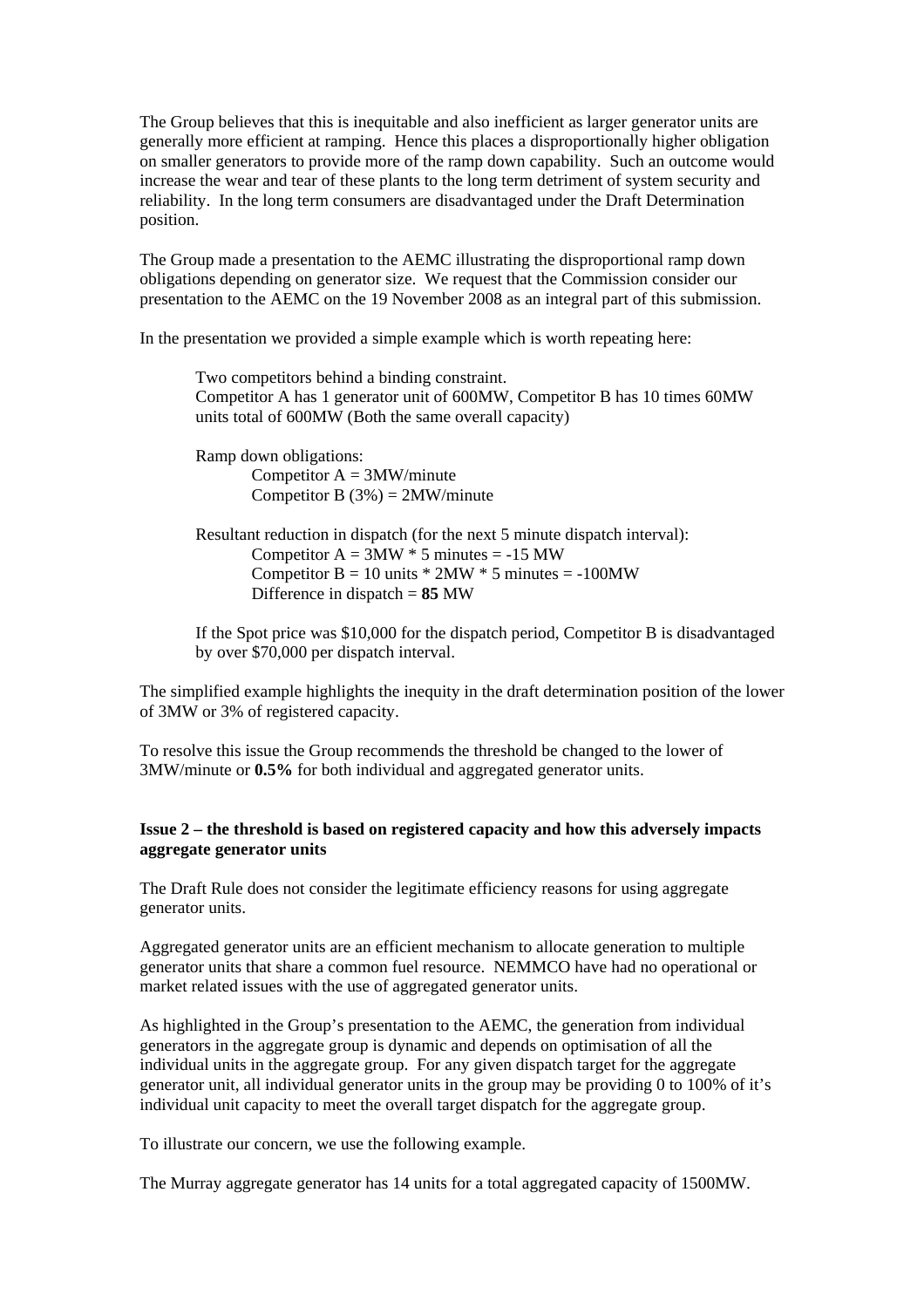The Murray aggregated generator receives a dispatch target for the next dispatch interval of 14MW. This target can be provided by any combination output of the 14 individual generator units. Snowy Hydro dispatch optimisation program dispatches each of the 14 units at 1MW each to provide the target dispatch of 14MW for the next 5 minutes. If the draft determination were to hold then the aggregate generator unit may have to ramp down by 45 MW/minute (ie. 3% \* 1500MW). It is clear from this example that ramp down obligation for an aggregate generator unit based on 3% of the registered capacity of individual generator units in an aggregate group is unworkable and inefficient and would perversely negate the efficiency gains from using aggregate generator units in the first place.

To resolve this issue the Group recommends the threshold be changed from registered capacity to **available capacity**. This ensures in an aggregate generator unit that the ramp down obligation is limited to only the units that are available. A ramp down rate based on available capacity also makes sense for individual generator units whose output may be derated due to technical issues.

## *Proposed Change to the Draft Rule Determination*

In order to preserve neutrality with different generator size and preserve the efficiency of using aggregate generator units the Group proposes that  $3.8.3A(b)(1)(ii)$  be altered as follows:

"The lower of 3MW/minute or 0.5% of the *available capacity* in the case of a *scheduled generating unit …….*with a lower bound of 1MW/minute"

Insert an additional clause (iii)

"0.5% of the *available capacity* in the case of Aggregate Generator units*…….*with a lower bound of 1MW/minute"

In the proposed solution the minimum ramp down rate for all aggregated generator units is set at 0.5% of the available capacity of the aggregated generator. Using the Murray aggregated generator as an example, if the available capacity is 1500MW, then the ramp down rate is 1500 MW  $*$  0.5% = 7.5 MW / minute

Under the proposed percentage of 0.5%, the Group proposes a lower bound for each generator unit or aggregated generator unit to provide at least 1MW/minute.

If the AEMC deems that this ramp rate capability is insufficient then the Group suggests that **both** the 3MW and 0.5% be proportionally increased to an acceptable level. This proportional increase maintains the equity for all generation plant of different sizes.

Market Participants have not seen any data to confirm or reject whether the Group's position would be sufficient to meet NEMMCO's general system security requirements. The Group believes that any final decision on the relevant thresholds must be based on verifiable data to meet good regulatory practice.

The Group has analysed offered down ramp rates from generators from the period 01/01/06 to 01/12/08. This is presented in figure 1 below: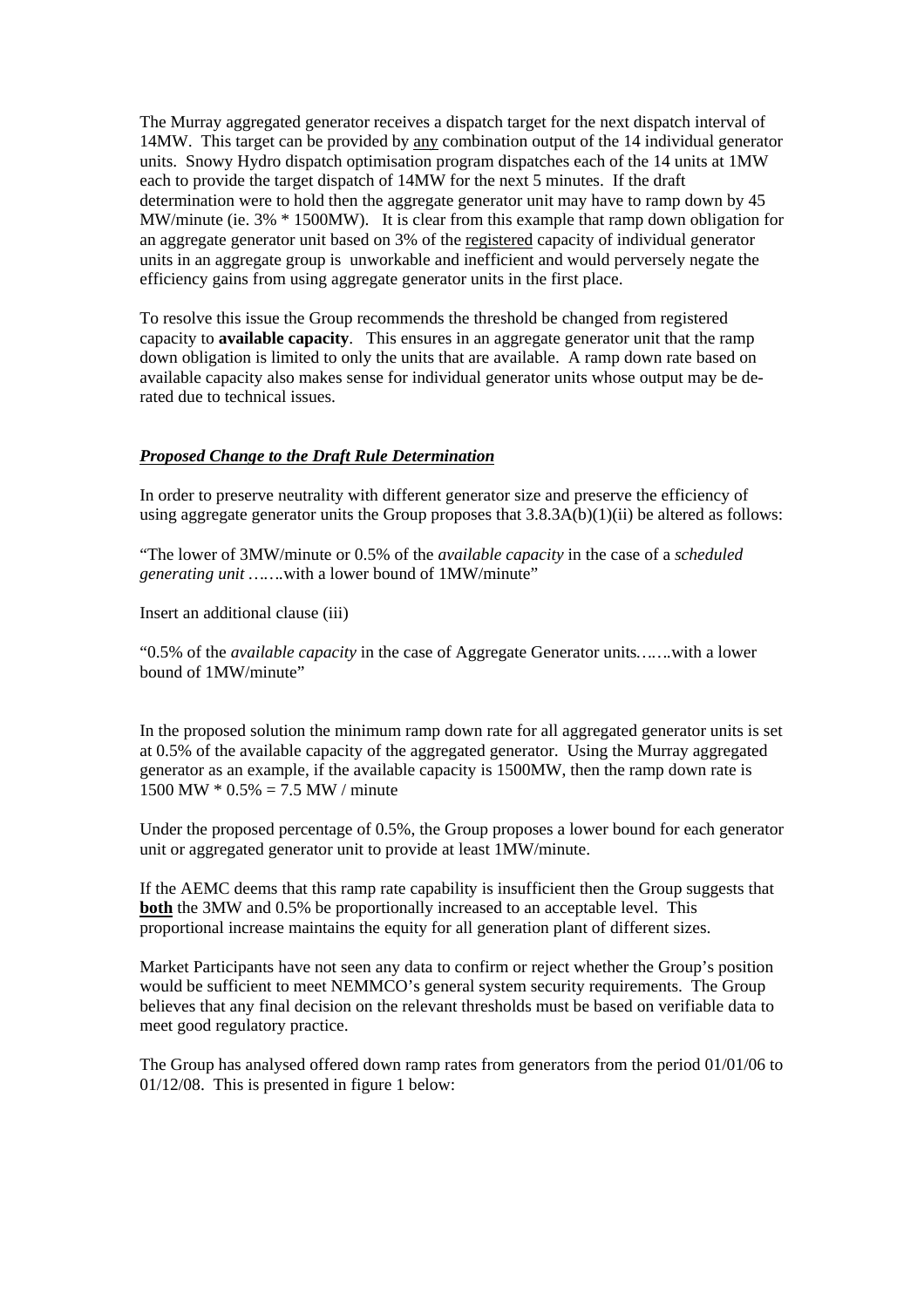| <b>ROC DOWN</b>              | <b>Min</b>     | <b>Max</b>       | <b>Mean</b>    | <b>Mode</b>               |
|------------------------------|----------------|------------------|----------------|---------------------------|
| <b>BW01</b>                  | 0              | 10               | 4              | 4                         |
| <b>BW02</b>                  | 0              | 10               | 4              | 4                         |
| <b>BW03</b>                  | 0              | $\overline{10}$  | 4              | 4                         |
| <b>BW04</b>                  | 1              | 10               | 4              | 4                         |
| <b>LD01</b>                  | 0              | 10               | 3              | 3                         |
| <b>LD02</b>                  | 0              | 10               | 3              | 3                         |
| LD03                         | 0              | 10               | $\overline{3}$ | 3                         |
| <b>LD04</b>                  | 0              | 20               | 3              | $\overline{\overline{3}}$ |
| <b>ER01</b>                  | $\overline{1}$ | 20               | 9              | $\overline{10}$           |
| <b>ER02</b>                  | $\overline{1}$ | 10               | 9              | 10                        |
| <b>ER03</b>                  | 1              | 66               | 10             | 10                        |
| <b>ER04</b>                  | 1              | $\overline{20}$  | 10             | $\overline{10}$           |
| <b>REDBANK1</b>              | 1              | 1                | 1              | 1                         |
| SITHE01                      | 3              | 3                | 3              | 3                         |
| MP <sub>1</sub>              | 0              | 10               | 5              | 5                         |
| MP2                          | 0              | 10               | 5              | 5                         |
| MM <sub>3</sub>              | 0              | 8                | $\overline{2}$ | $\overline{2}$            |
| MM4                          | 0              | 10               | $\overline{2}$ | $\overline{2}$            |
| VP5                          | 0              | 20               | 5              | 5                         |
| VP <sub>6</sub>              | 0              | 10               | 5              | 5                         |
| $\overline{\text{WW7}}$      | $\mathbf 0$    | 6                | $\overline{2}$ | $\overline{2}$            |
| $\overline{\textsf{ww}}$ 8   | 0              | 6                | $\overline{c}$ | $\overline{2}$            |
| LYA1                         | $\overline{2}$ | 10               | 7              | 5                         |
| LYA <sub>2</sub>             | 0              | 20               | 7              | 5                         |
| LYA3                         | 1              | $\overline{10}$  | 10             | 10                        |
| LYA4                         | 1              | $\overline{1}00$ | 10             | 10                        |
| LOYYB1                       | 0              | 10               | 10             | 10                        |
| LOYYB2                       | 0              | 10               | 10             | 10                        |
| <b>YWPS1</b>                 | 0              | 4                | 1              | 1                         |
| <b>YWPS2</b>                 | 0              | $\overline{3}$   | 1              | 1                         |
| <b>YWPS3</b>                 | 0              | 4                | 1              | $\overline{1}$            |
| <b>YWPS4</b>                 | 0              | 4                | 1              | 1                         |
| HWPS1                        | 0              | 3                | $\overline{c}$ | $\overline{2}$            |
| <b>HWPS2</b>                 | 1              | $\overline{2}$   | $\overline{2}$ | $\overline{2}$            |
| HWPS3                        | 0              | 5                | $\overline{c}$ | $\overline{2}$            |
| HWPS4                        | 0              | $\overline{2}$   | $\overline{2}$ | $\overline{2}$            |
| HWPS5                        | $\overline{c}$ | $\overline{2}$   | $\overline{2}$ | $\frac{2}{2}$             |
| HWPS6                        | 0              | $\overline{2}$   | $\overline{2}$ |                           |
| <b>HWPS7</b>                 | 1              | $\overline{2}$   | $\overline{c}$ | $\overline{c}$            |
| HWPS8                        | 0              | 5                | 1              | $\overline{1}$            |
| STAN-1                       | 1              | 7                | 3              | 3                         |
| STAN-2                       | 1              | 10               | 3              | $\overline{3}$            |
| STAN-3                       | 0              | 6                | 3              | $\overline{3}$            |
| STAN-4                       | 1              | 7                | 3              | $\overline{3}$            |
| <b>GSTONE1</b>               | 1              | 10               | 8              | 10                        |
| <b>GSTONE2</b>               | 1              | 15               | 8              | 10                        |
| <b>GSTONE3</b>               | 1              | 10               | 8              | 10                        |
| <b>GSTONE4</b>               | 1              | 10               | 8              | 10                        |
| <b>GSTONE5</b>               | 0              | 10               | 8              | 10                        |
| <b>GSTONE6</b>               | 0              | 20               | 8              | 10                        |
| TARONG#1                     | 1              | 4                | 4              | 4                         |
| TARONG#2                     | 0              | 10               | 4              | 4                         |
| TARONG#3                     | 1              | 10               | 4              | 4                         |
| TARONG#4                     | 1              | 4                | 4              | 4                         |
| $CPP_3$                      | $\overline{c}$ | 10               | 10             | 10                        |
| $CPP$ 4                      | 4              | 10               | 10             | 10                        |
| MPP <sub>1</sub>             | 1              | 5                | 2              | $\overline{c}$            |
| <b>MPP</b><br>$\overline{2}$ | 1              | 5                | 2              | $\overline{2}$            |

Figure 1: Offered ramp down rates from thermal generators from 01/01/06 to 01/12/08.